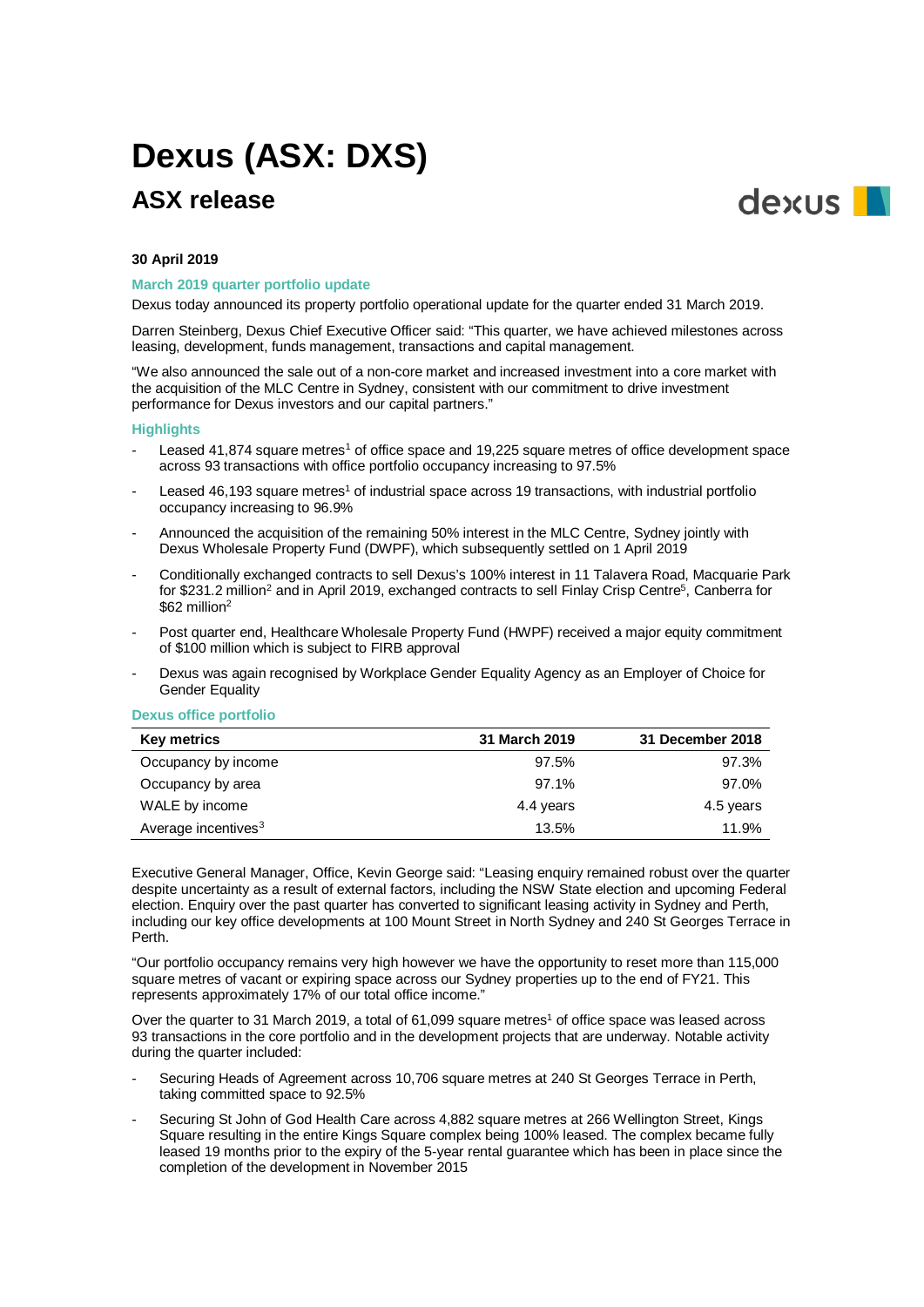- Leasing 4,795 square metres across 5 transactions at the MLC Centre, 19 Martin Place, Sydney
- Leasing 4,397 square metres at 100 Mount Street in North Sydney, taking leased space to 92% ahead of the development project's completion which is due in May 2019

While FY19 distribution guidance remains unchanged, Dexus notes that its target for FY19 office like-forlike growth may be affected by a tenant dispute in Queensland. While Dexus expects receipt of proceeds from this tenant, it notes that timing is uncertain. This space has already been leased to a new tenant that is now in occupation. Dexus's revised target for FY19 office like-for-like income growth is now circa 3%.

#### **Dexus industrial portfolio**

| Key metrics         | 31 March 2019 | 31 December 2018 |
|---------------------|---------------|------------------|
| Occupancy by income | 96.9%         | 96.8%            |
| Occupancy by area   | 98.0%         | 97.8%            |
| WALE by income      | 5.0 years     | 5.0 years        |
| Average incentives  | 8.2%          | 7.7%             |

Over the quarter to 31 March 2019, 46,193 square metres<sup>1</sup> of industrial space was leased across 19 transactions, with notable activity including:

- Renewing lease agreements with three tenants across 17,160 square metres at 1 Foundation Place, **Grevstanes**
- − Securing heads of agreement across 15,587 square metres at Quarry, 1 Basalt Road, Greystanes extending the WALE to 6.3 years

Occupancy and WALE (by income) have been maintained at 96.9% and 5.0 years respectively, while forward leasing has mitigated future expiry risk with minimal downtime resulting in FY20 expiries reducing from 14.2% at 30 June 2018 to 7.7% at 31 March 2019.

# **Transactions**

In March 2019, Dexus and DWPF entered into an agreement to jointly acquire the remaining 50% interest in the MLC Centre, 19 Martin Place, Sydney for a total price of \$800 million<sup>4</sup>, with the acquisition settling on 1 April 2019. The acquisition provides opportunities to:

- Benefit from strong Sydney CBD office market fundamentals within the upcoming lease expiry profile,
- − Achieve positive rental reversion through the 12,800 square metre ground floor retail development, adding further amenity for Dexus's customers and enables Dexus to activate the development of the retail area in its entirety
- Gain full management and operational control of the asset

Dexus funded its share of the MLC Centre acquisition through the issue of A\$425 million of Guaranteed Exchangeable Notes, further diversifying the Group's funding sources through accessing an attractively priced new source of capital.

Dexus and Dexus Australian Logistics Trust settled on the acquisition of the 9-hectare brownfield site at 425 Freeman Road, Richlands, QLD previously announced to the Australian Securities Exchange (ASX) in August 2018.

In addition, Dexus exchanged contracts to sell 11 Talavera Road, Macquarie Park for \$231.2 million<sup>2</sup> and in April exchanged contracts to sell Finlay Crisp Centre<sup>[5](#page-2-4)</sup>, Canberra for \$62 million. The sale of these properties is consistent with our strategy of divesting properties from non-core markets and reinvesting proceeds in development and acquisition opportunities in core markets.

#### **Development**

Dexus progressed its \$5.0 billion group development pipeline of which \$2.6 billion sits within the Dexus portfolio and \$2.4 billion within the Funds Management business. Notable activity during the quarter included:

Securing a conditional agreement for a 45-year lease with the NSW Government at the MLC Centre, paving the way for a private theatre operator to run the Theatre Royal and enabling Dexus to activate the entire development of the retail area. The inclusion of the theatre expands the scope of the development and changes the total development spend to circa \$170 million as well as the target yield on cost to circa 6%. Part of the agreement with the NSW Government includes an arrangement taking into account Dexus's inability to activate the development potential on the site.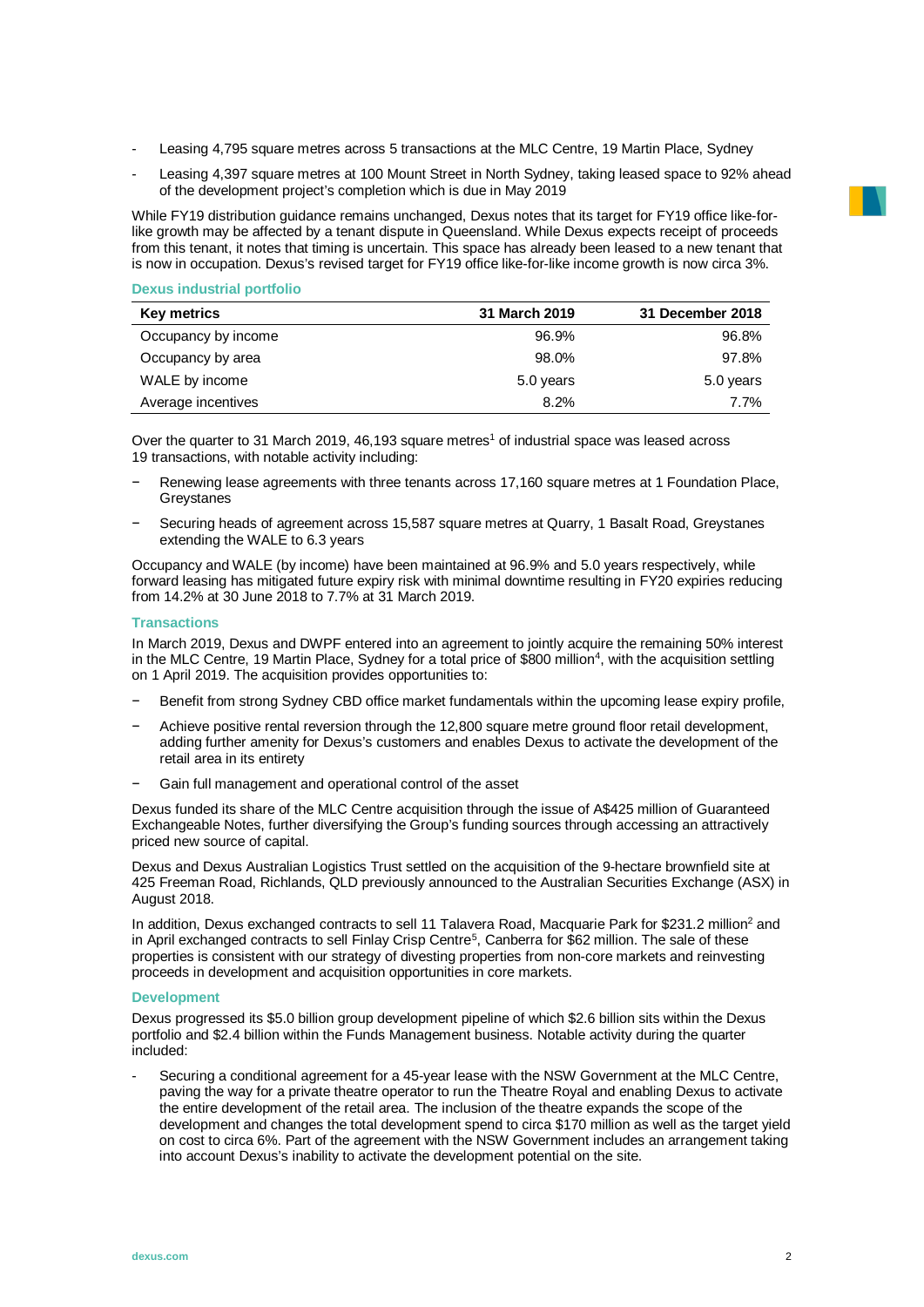- The unveiling of the new Sydney flagship Tiffany & Co store at 175 Pitt Street, spanning three levels across 2,270 square metres of office and retail space, located within Sydney's luxury shopping precinct
- The completion of the final stage of development at Dexus's Quarrywest estate in Greystanes. Combined with the adjoining Quarry at Greystanes site, the estate has been developed over the past 9 years into a premium industrial precinct offering high quality industrial facilities across almost 350,000 square metres.

# **Corporate Responsibility and Sustainability**

Dexus was named by WGEA as an Employer of Choice for Gender Equality recognising Dexus's active commitment and progress towards achieving gender equality in its workplace through embedding organisation-wide flexible work practices, tailored parental leave policies to support women and men, and robust analysis and correction of gender pay gaps.

Dexus was also awarded a Gold Class Sustainability Award in the RobecoSAM 2019 Sustainability Yearbook, recognising leadership in environmental performance and reflecting Dexus's commitment to addressing climate change impacts including the goal to achieve net zero emissions by 2030.

#### **Funds management**

DWPF undertook an equity raising to fund its acquisition of an additional 25% interest in the MLC Centre acquisition. The offer raised approximately \$340 million of equity, attracting six new investors and further diversifying DWPF's unitholder base.

HWPF has made significant progress in its capital raising efforts. Post quarter end, HWPF secured a major equity commitment of \$100 million which is subject to FIRB approval. The commitment will enable HWPF to acquire<sup>[6](#page-2-5)</sup> the North Shore Health Hub – Stage 1 of the development at 12 Frederick Street, St Leonards currently held in Dexus's Trading portfolio.

On 5 October 2018 Dexus announced to the ASX that it had entered into conditional agreement to acquire an interest in Heathley Limited and the Heathley Healthcare REIT, a new stapled vehicle proposed to list on the ASX. The agreement was subject to a successful Initial Public Offering, and following discussions with Heathley management, Dexus confirms that it will no longer be progressing with this investment.

#### **FY19 guidance**

-

Darren Steinberg said: "Having achieved a solid third quarter result for FY19, we are well positioned to continue to deliver distribution growth for our investors, with our portfolio benefiting from high portfolio occupancy and continued demand for quality workspace."

Dexus reaffirms its market guidance<sup>[7](#page-2-6)</sup> for the 12 months ending 30 June 2019 for distribution per security growth of circa 5%, with the distribution payout ratio remaining in line with free cash flow.

#### **For further information please contact:**

Investor Relations Rowena Causley +61 2 9017 1390 +61 416 122 383 rowena.causley@dexus.com

Media Relations Louise Murray +61 2 9017 1446 +61 403 260 754 louise.murray@dexus.com

<span id="page-2-0"></span><sup>1</sup> Including Heads of Agreement.<br>2 Net sale proceeds are before the

<span id="page-2-2"></span><span id="page-2-1"></span><sup>2</sup> Net sale proceeds are before transaction costs.<br>3 Excluding development leasing

<sup>3</sup> Excluding development leasing.

<sup>4</sup> Reflects acquisition price for remaining 50% interest and excludes acquisition costs.

<span id="page-2-4"></span><span id="page-2-3"></span><sup>5</sup> The property is owned by the Dexus Office Partnership ("Partnership"), in which Dexus holds a 50% interest. Settlement is expected in July 2020.

<span id="page-2-6"></span><span id="page-2-5"></span><sup>6.</sup> Subject to HWPF Board and Advisory Committee approvals.

Barring unforeseen circumstances, guidance is supported by the following assumptions: Impacts of announced divestments and acquisitions; FFO per security growth of circa 3%, underlying FFO per security growth of circa 3% underpinned by Dexus office portfolio like-for-like growth of circa 3%, Dexus industrial portfolio like-for-like income growth of circa 8%, management operations<br>FFO broadly in line with FY18; cost of debt of circa 4%; trading profits of circa \$35 mi incentives, leasing costs and rent free incentives of \$155-165 million; and excluding any further transactions.